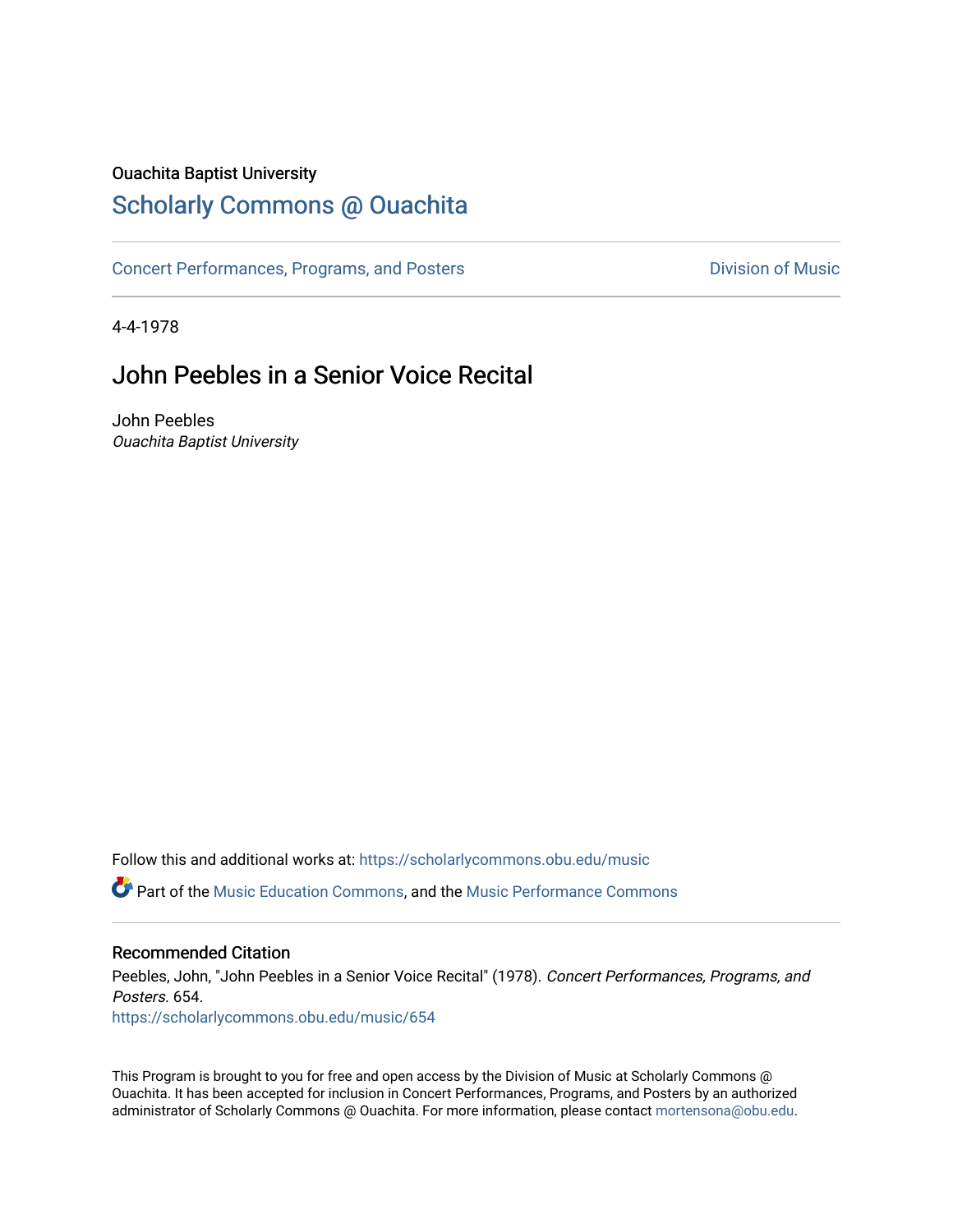# **OUACHITA BAPTIST UNIVERSITY**

School of *Music* 

 $\mu$ <sub>I</sub> $\epsilon$ <sub>Se $\mu$ is</sub>

## **JOHN PEEBLES,** *tenor*

*assisted by* 

 $1 - \frac{1}{2}$ 

## **Debbie Theobalt,** *piano*

 $in$ 

# **Senior Recital**

APRIL 4, 1978, 5:00 p. m. MABEE FINE ARTS CENTER RECITAL HALL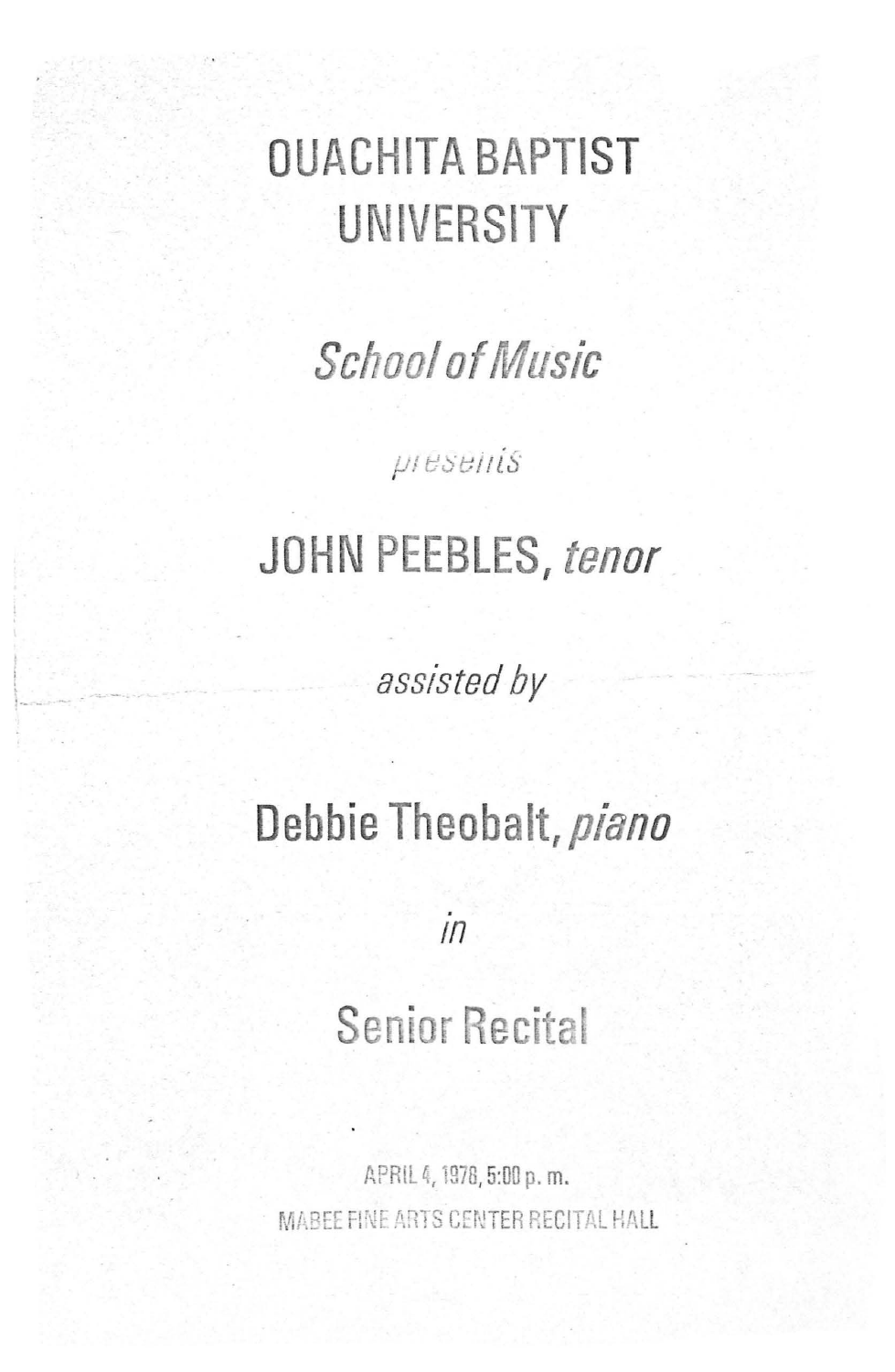## **Program**

### The Creation

 $\mathbb{R}$  :

Rec. "And God Created Man" Aria "In Native Worth and Honor Clad"

### **Dichterliehe**

1. lm wunderschtinen Monat Mai 2. Aus meinen Tränen spriessen 3. Die Rose, die lilie, die Taube 4. Wenn ich in deine Augen seh' 5. lch will meine Seele tauchen 6. lm Rhein, im heiligen Strome 7. lch grolle nicht 8. Und wussten's die Blumen 9. Das ist ein Flöten und Geigen 10. Hör' ich das Liedchen Klingen 11. Ein Jüngling liebt ein Mädchen

### la Boheme

"Che gelida manina"

Joseph Haydn (1732-1809)

#### Robert Schumann I (1810-1856)

Giacomo Puccini (1858-1924)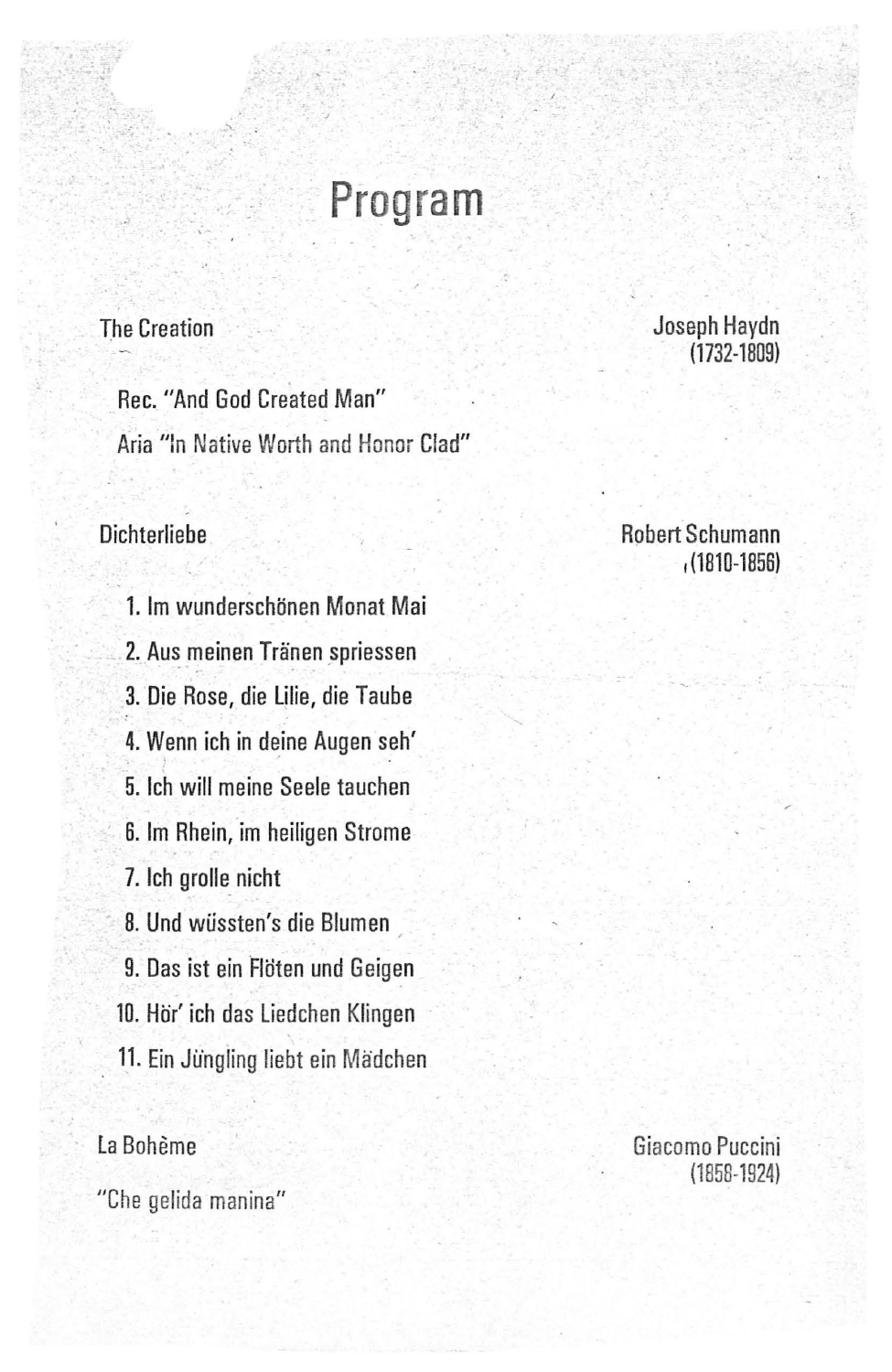### **Five Greek Folk Songs**

### **Madrice Ravel**  $(1875 - 1937)$

1. Chanson de la Mariée

2. Là-bas, vers l'église

3. Quel galant m'est comparable

4. Chanson des cueilleuses de lentisques

5. Tout gai!

Cavalleria Rusticana

Pietro Mascagni  $(1863 - 1945)$ 

"Addio alla Madre"

Drop, drop slow tears

The Lament of lan the Proud

I Pagliacci

Ruggiero Leoncavallo  $(1858 - 1919)$ 

"Vesti la giubba"

I will sing unto the Lord as long as I live: I will sing praise to my God while I have my being. Psalm 104:33

**Charles W. Wright** 

**Charles Griffes**  $(1884 - 1920)$ 

\*\*\*\*\*\*